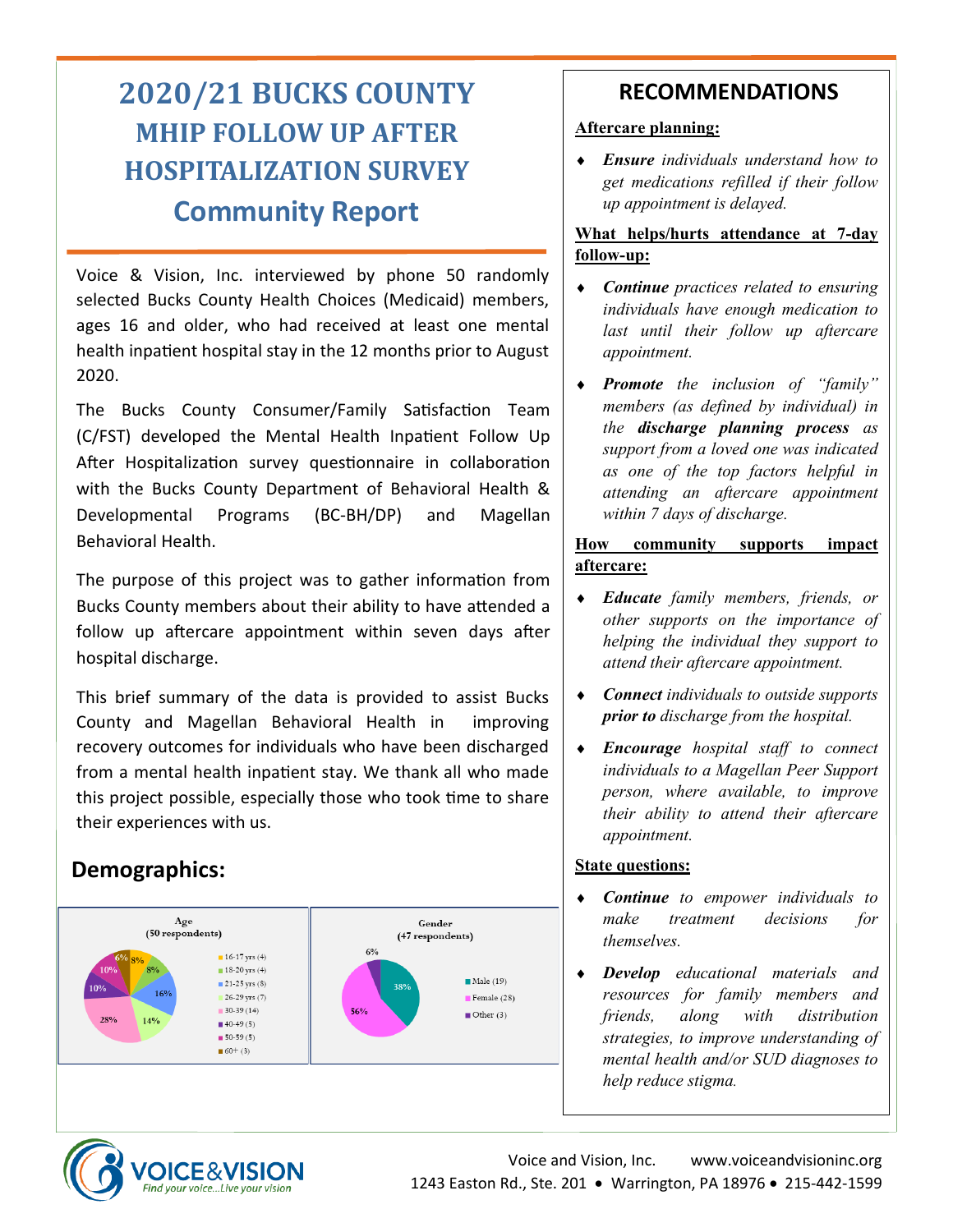## **Aftercare planning**

The first project objective involved learning how mental health hospital staff carries out aftercare planning as a part of an individual's discharge plan.

**90% reported that someone at the hospital read through their discharge plan with them prior to discharge.**

 When asked if they had enough medication at the time of discharge to last until their post-hospitalization follow up care appointment, forty-two out of 48 respondents (88%) indicated they had.

**Eighty-eight percent also reported that nothing prevented them from taking their medications as prescribed after discharge.**

More than 80% of people indicated someone at the hospital had provided them with the following useful information regarding their prescribed medications:

- ❖ *How often to take it (93%)*
- ❖ *The reason for it (90%)*
- ❖ *How to get refills (83%)*



Eighteen out of 30 respondents (60%) reported someone at the hospital had provided them with information about how to get prescription refills if their follow up care appointment was delayed.

#### **What Helps or Hinders Attendance at an Aftercare Appointment**

Thirty-seven people (80%) who indicated they were able to attend an aftercare appointment within 7 days



of discharge shared the following top 5 things that helped them keep that appointment:

❖*Having enough medication to last until their aftercare appointment (81%)*

- ❖*Support from a loved one (78%)*
- ❖*Good relationship with their therapist (73%)*
- ❖*Good Availability of appointment days/times (68%)*
- ❖*Text/call reminders from provider (46%)*

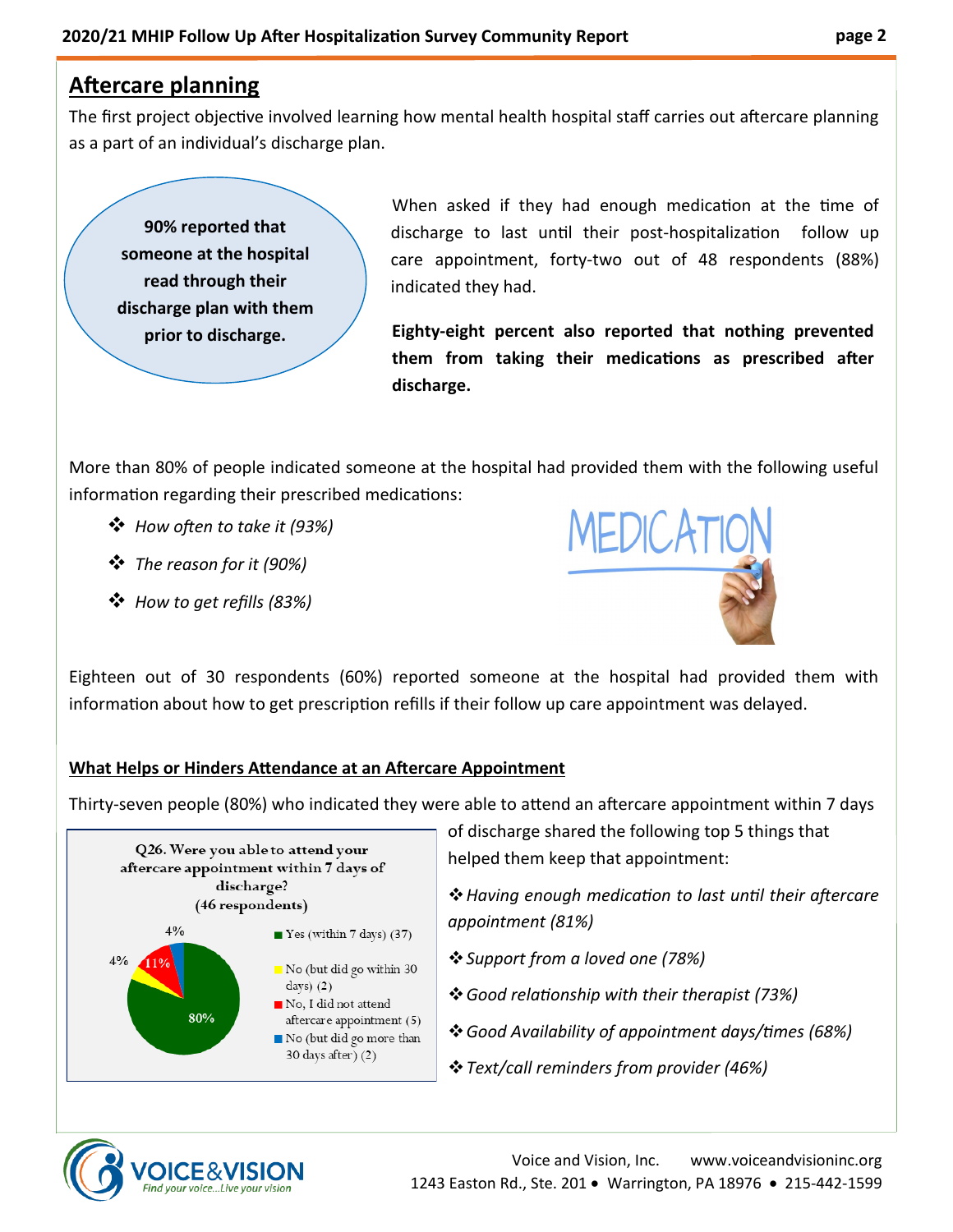## **How Community Supports Impact Aftercare**

Thirty-six out of 46 respondents (78%) indicated connection to their current provider was incorporated into their aftercare plan. Thirty-four people (74%) indicated their aftercare plan incorporated connection to immediate family, extended family, and/or friends as forms of support, which correlates to data indicating support from a loved one being one of the most important factors in attending an aftercare appointment.



*Other: Shelter, Partial (3), LAMB, Residential Treatment facility, police, help for intellectual disabilities, Lenape Valley Foundation, legal guardian*

Individuals were asked about the support offered them by others to help them attend their aftercare appointment. The most commonly cited supports included transportation to appointments, "general support," and helping them get connected to an aftercare provider.



*General support: People reported family, friends, providers, etc. were generally "supportive" but did not share details about that support.*